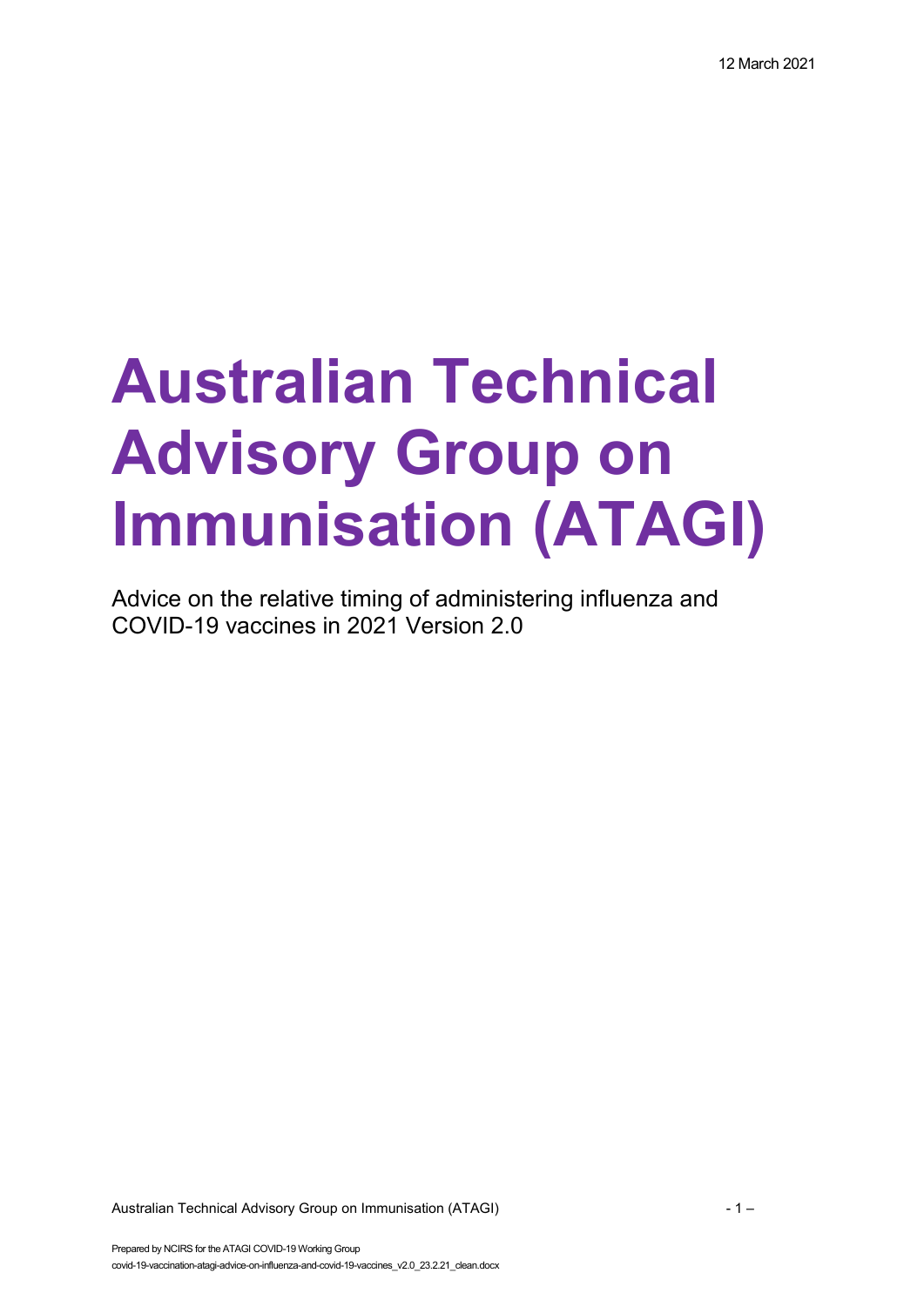#### *What's changed:*

• *Further information has been added about COVID-19 vaccines Comirnaty (Pfizer) and COVID-19 Vaccine AstraZeneca*

*This guidance will continue to be updated as further information and new vaccines become available.*

#### Key messages:

- Routine scheduling and co-administration of an influenza vaccine with a COVID-19 vaccine on the same day is not recommended.
- The preferred minimum interval between a dose of seasonal influenza vaccine and a dose of Comirnaty (Pfizer) or COVID-19 Vaccine AstraZeneca is 14 days.
- There may be circumstances where co-administration or near administration (within days) of an influenza vaccine with a COVID-19 vaccine may be considered.
- There is no particular requirement regarding the order of receiving a dose of influenza vaccine and either the first or second dose of a COVID-19 vaccine.
- If an influenza vaccine has been inadvertently co-administered or given within a shorter interval than 14 days with a COVID-19 vaccine, revaccination with either vaccine is not considered necessary.

#### **Introduction**

- This ATAGI clinical advice statement aims to provide guidance for immunisation program coordinators and immunisation providers on the relative timing of scheduling and giving influenza vaccines and COVID-19 vaccines in 2021.
- Two COVID-19 vaccines are anticipated to be available for use in Australia in early to mid 2021. They are:
	- $\circ$  Comirnaty (Pfizer), also called BNT162b2 –provisionally registered for use in people aged ≥16 years, with 2 doses to be given at least 21 days apart
	- o COVID-19 Vaccine AstraZeneca –provisionally registered for use in people aged ≥18 years, with 2 doses to be given 12 weeks apart
- At the time of this advice, there are no safety or immunogenicity data for co-administered influenza vaccine with any COVID-19 vaccine. The design of the studies on Comirnaty and COVID-19 Vaccine AstraZeneca did not assess co-administration of vaccines. The clinical trials of Comirnaty precluded receipt of other vaccines within a 14 day window. In clinical trials of COVID-19 Vaccine AstraZeneca, participants were permitted to receive influenza vaccine but were encouraged to receive it at least 7 days before or more than 7 days after COVID-19 Vaccine AstraZeneca.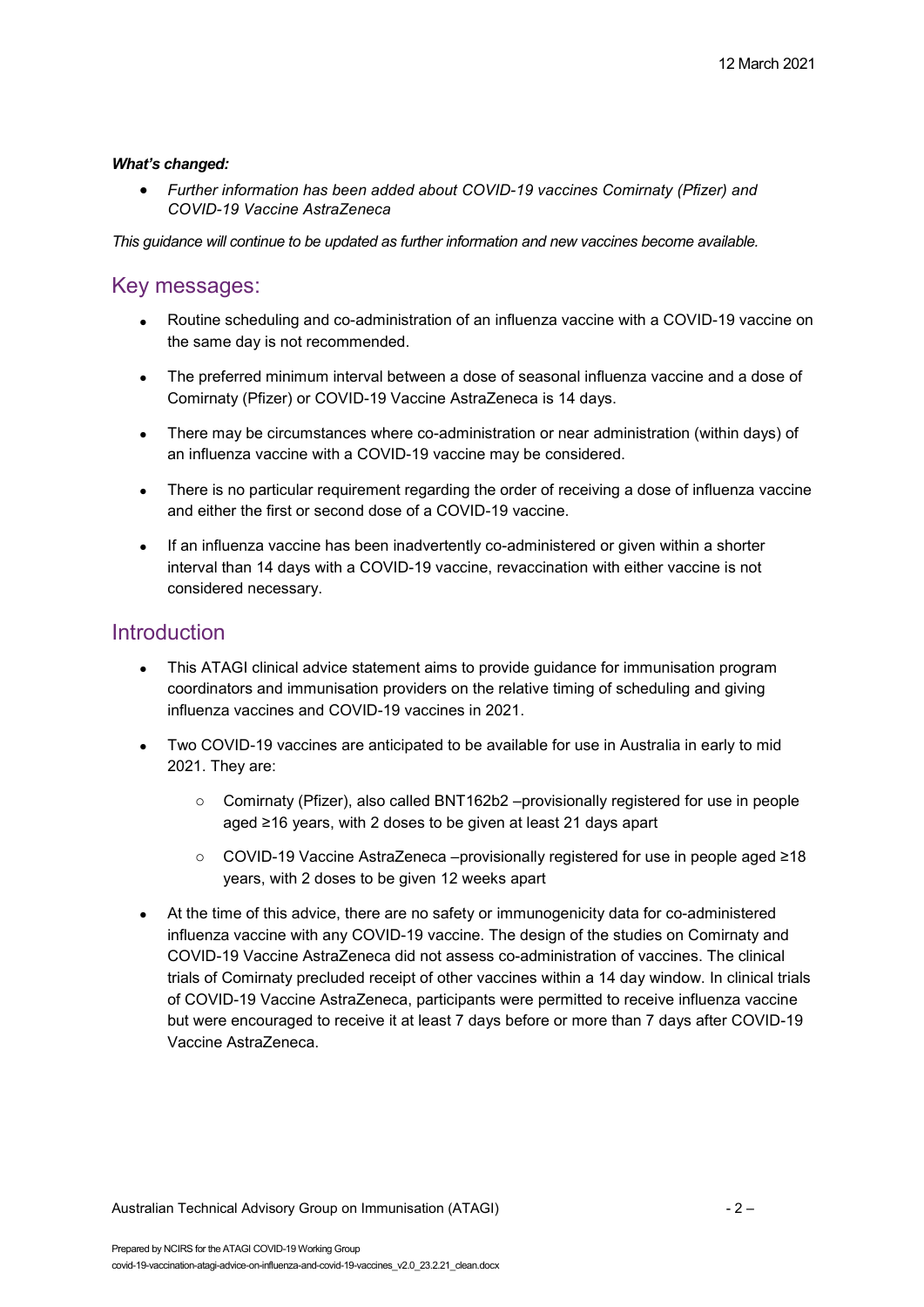### First principles considerations

- There are no common active ingredients, including vaccine target antigens, contained within any 2021 seasonal influenza vaccine and either Comirnaty or COVID-19 Vaccine AstraZeneca.
- Comirnaty is not a live vaccine: COVID-19 Vaccine AstraZeneca is a viral vaccine that cannot replicate in the vaccine recipient.
- Although it is plausible that co-administration of an influenza vaccine with a COVID-19 vaccine might reduce the immune response to either or both vaccines, there are no specific identified factors to suggest that this is likely to occur to any clinically significant extent.
- Injection site reactions and general systemic adverse effects (such as fever, fatigue, headache and myalgia) are relatively common within several days of receiving either Comirnaty or COVID-19 Vaccine AstraZeneca. Co-administration may make the attribution of potential adverse events following immunisation more challenging. It is plausible that co-administration or near administration (e.g. within days) with an influenza vaccine may increase the likelihood of some of these reactions, though there is no evidence yet to suggest that this will be the case. Inactivated influenza vaccines are routinely and safely co-administered with many other inactivated or live vaccines.
- Comirnaty is a lipid nanoparticle-formulated mRNA vaccine. No studies have been identified which assess the safety and immunogenicity of co-administering an mRNA vaccine with an influenza vaccine.
- COVID-19 Vaccine AstraZeneca is a viral vector vaccine for humans based on the chimpanzee adenovirus. While there are no studies on co-administering a seasonal influenza vaccine with COVID-19 Vaccine AstraZeneca, one study was identified which compared the reactogenicity and immunogenicity in healthy adults aged ≥60 years receiving an investigational adenoviral vectored vaccine for humans against the respiratory syncytial virus (RSV) co-administered with a standard dose of unadjuvanted trivalent seasonal influenza vaccine on day 1, then placebo on day 29; or influenza vaccine and placebo on day 1, then RSV vaccine on day 29. <sup>1</sup> Influenza and RSV-specific immune responses elicited after coadministration of the two vaccines were similar to the responses against influenza and RSV, as measured after vaccination with each vaccine alone. Injection site reactions were more common in those receiving the adenoviral vectored RSV vaccine with the influenza vaccine when co-administered, on the arm receiving the RSV vaccine, compared with receiving the influenza vaccine alone, but the frequencies were similar when compared with receiving the RSV vaccine alone. Systemic reactogenicity in the 7-day post-vaccination period was more frequent after the RSV vaccine than seasonal influenza vaccine, but was generally not more frequent after co-administration of both vaccines than after the RSV vaccine alone.

### Routine scheduling and administration of an influenza vaccine with a COVID-19 vaccine on the same day is not recommended

- This is based on the lack of direct data demonstrating absence of any safety issues or interference of immune responses after co-administration of an influenza and COVID-19 vaccines. As further information becomes available, this recommendation may change to permit routine co-administration.
- Based on current understanding of the influenza vaccines that will be used in Australia in 2021 and the two COVID-19 vaccines to be used (Comirnaty or COVID-19 Vaccine AstraZeneca),

Australian Technical Advisory Group on Immunisation (ATAGI)  $-3 -$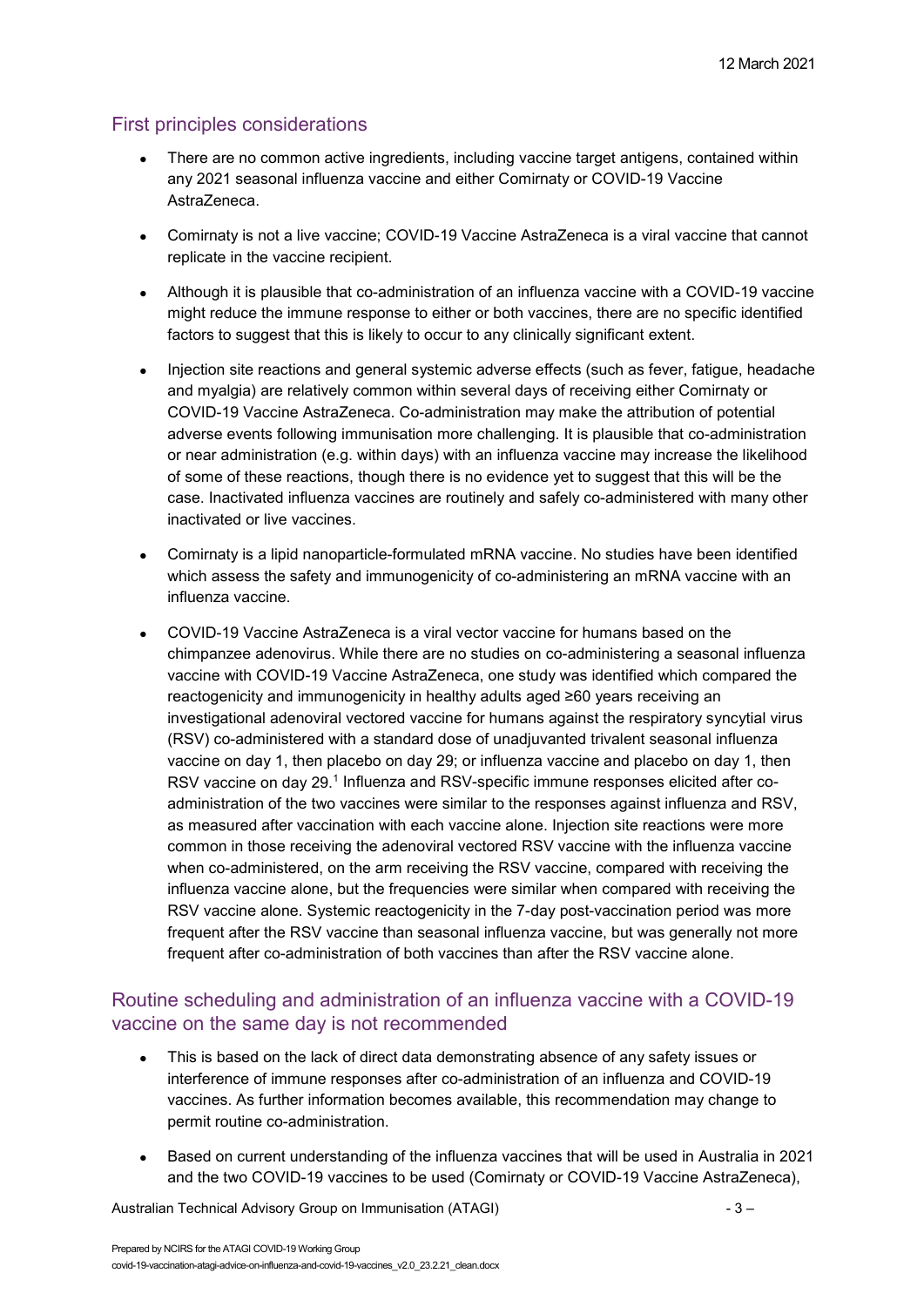there are no theoretical concerns regarding safety or clinically significant reduction in protective efficacy by co-administration. However, administering the influenza and COVID-19 vaccines sequentially separated by a reasonable time window may reduce the likelihood of overlapping periods of systemic adverse events following immunisation, and will assist in attributing any adverse event following immunisation to a particular vaccine.

• Scheduling for co-administration of both an influenza vaccine and a COVID-19 vaccine may add complexity to implementation in the context of mass vaccination sessions or clinics with high throughput, such as workplaces or outreach settings.

#### The preferred minimum interval between a dose of seasonal influenza vaccine and a dose of Comirnaty or COVID-19 Vaccine AstraZeneca is 14 days

- ATAGI considers that the preferred minimum interval between administration of either Comirnaty or COVID-19 Vaccine AstraZeneca and an influenza vaccine is 14 days. This is a conservative precautionary advice, in the absence of specific data, and is based on the exclusion period implemented in the clinical trial of Comirnaty.
- In a clinical trial, local and systemic adverse events following Comirnaty had a median duration of 1-2 days.<sup>2</sup> Local and systemic adverse events following COVID-19 Vaccine AstraZeneca most frequently occurred within the first 48 hours following vaccination and decreasing to 4% and 13% regarding local or systemic reactions, respectively, by day 7.3,4

#### There is no particular requirement regarding the order of receiving a dose of influenza vaccine and either the first or second dose of a COVID-19 vaccine

- The dose of influenza vaccine can be given in any sequential order in relation to the 2 doses of a COVID-19 vaccine, as long as the minimum interval is observed. An influenza vaccine dose can be administered between dose 1 and dose 2 of Comirnaty or COVID-19 Vaccine AstraZeneca if sufficiently spaced apart to allow for minimal intervals between vaccines. This is particularly applicable to the COVID-19 Vaccine AstraZeneca for which the 2 doses are recommended to be given 12 weeks apart. The effect on immune response to the COVID-19 vaccine of intercalating a dose of influenza vaccine between the 2 doses is currently not known.
- This allows some flexibility in scheduling COVID-19 (2 visits required) and influenza vaccinations to facilitate planning and implementation of both vaccination programs, which may sometimes be constrained by vaccine supply and operational requirements.
- People in high priority groups for COVID-19 vaccination should ensure they receive the COVID-19 vaccine as soon as it is available to them, and then receive their influenza vaccine. People in later COVID-19 vaccine priority groups not yet scheduled to receive a COVID-19 vaccine should receive their influenza vaccine first, so they are ready to have their COVID-19 vaccine when it becomes available to them.

### Considerations for shortening the interval between or same-day administration of a dose of influenza vaccine and COVID-19 vaccine

There are circumstances where shortening the intervals between or co-administering a dose of influenza vaccine and COVID-19 vaccine are justified, such as: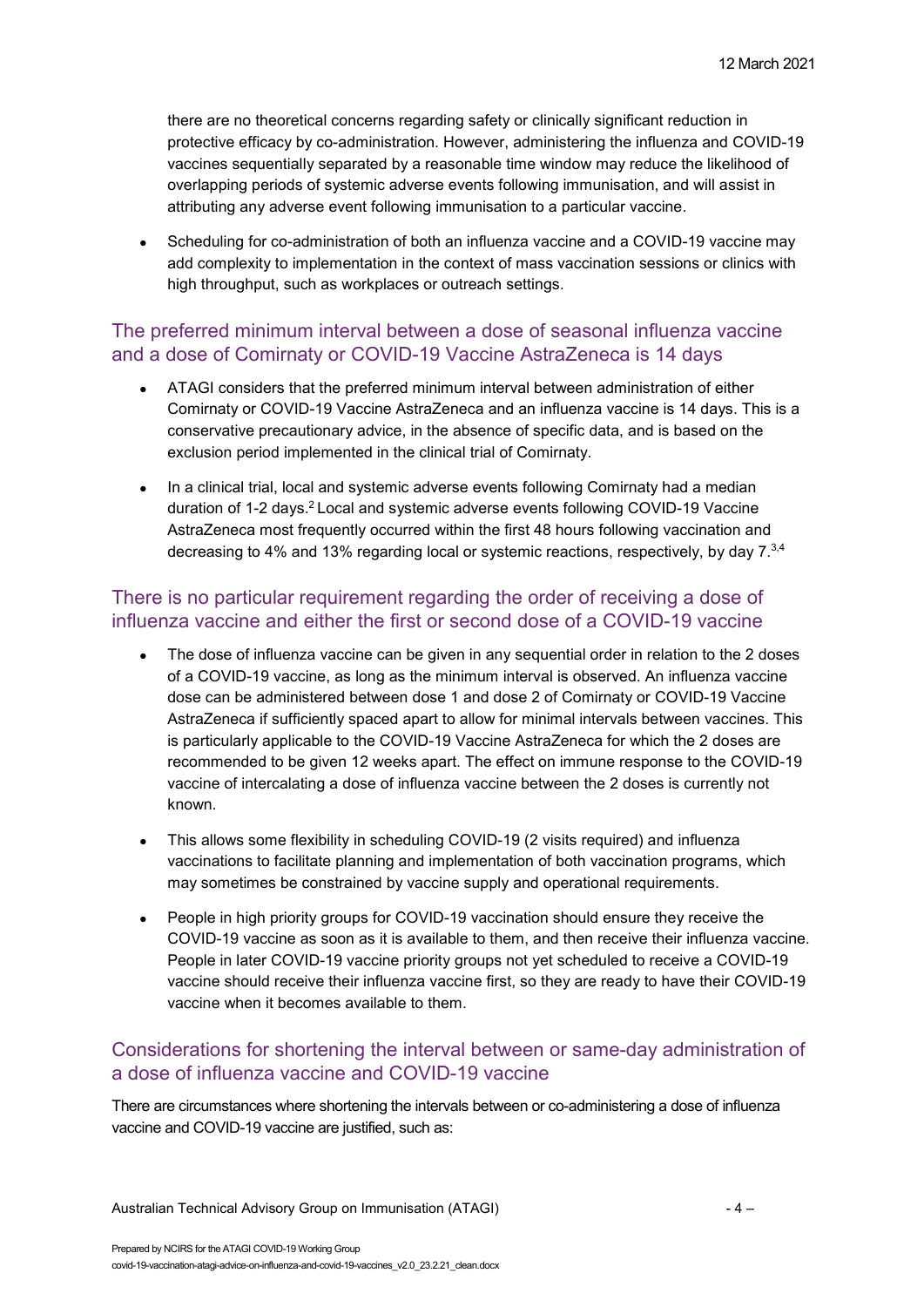- if adherence to the recommended minimum interval will likely lead to an individual or a target population for both these vaccines missing the opportunity of receiving any of these vaccine doses
- if there is an imminent need of receiving either of these vaccines due to prevailing local epidemiological situations, with regards to either influenza or COVID-19
- if by the time COVID-19 vaccine doses become available to a certain population, the onset of influenza season is imminent – Ideally forward planning should ensure these groups receive the influenza vaccine dose with a minimum interval of 14 days ahead of the anticipated first dose of COVID-19 vaccine.

## Management of inadvertent co-administration of influenza vaccine with a COVID-19 vaccine

- If inadvertent co-administration of an influenza vaccine and COVID-19 vaccine occurs, the patient should be informed of the possibility of an increased likelihood of common adverse effects and be asked to report any untoward adverse events, according to the usual reporting pathway in your jurisdiction or directly to the Therapeutic Goods Administration [\(https://aems.tga.gov.au/\)](https://aems.tga.gov.au/). Refer also to the ["How to report AEFIs"](https://immunisationhandbook.health.gov.au/vaccination-procedures/after-vaccination) section of the Australian Immunisation Handbook.
- However, revaccination with either vaccine is not currently recommended. There are no data to ascertain the effects of receiving more doses of COVID-19 vaccines in close succession than as used in clinical trials.
- If a dose of an influenza vaccine was given within 14 days after the first dose of a COVID-19 vaccine, the second dose of the COVID-19 vaccine should be given at the recommended interval following the first dose of the specific COVID-19 vaccine or at least 14 days after the influenza vaccine dose, whichever is later.